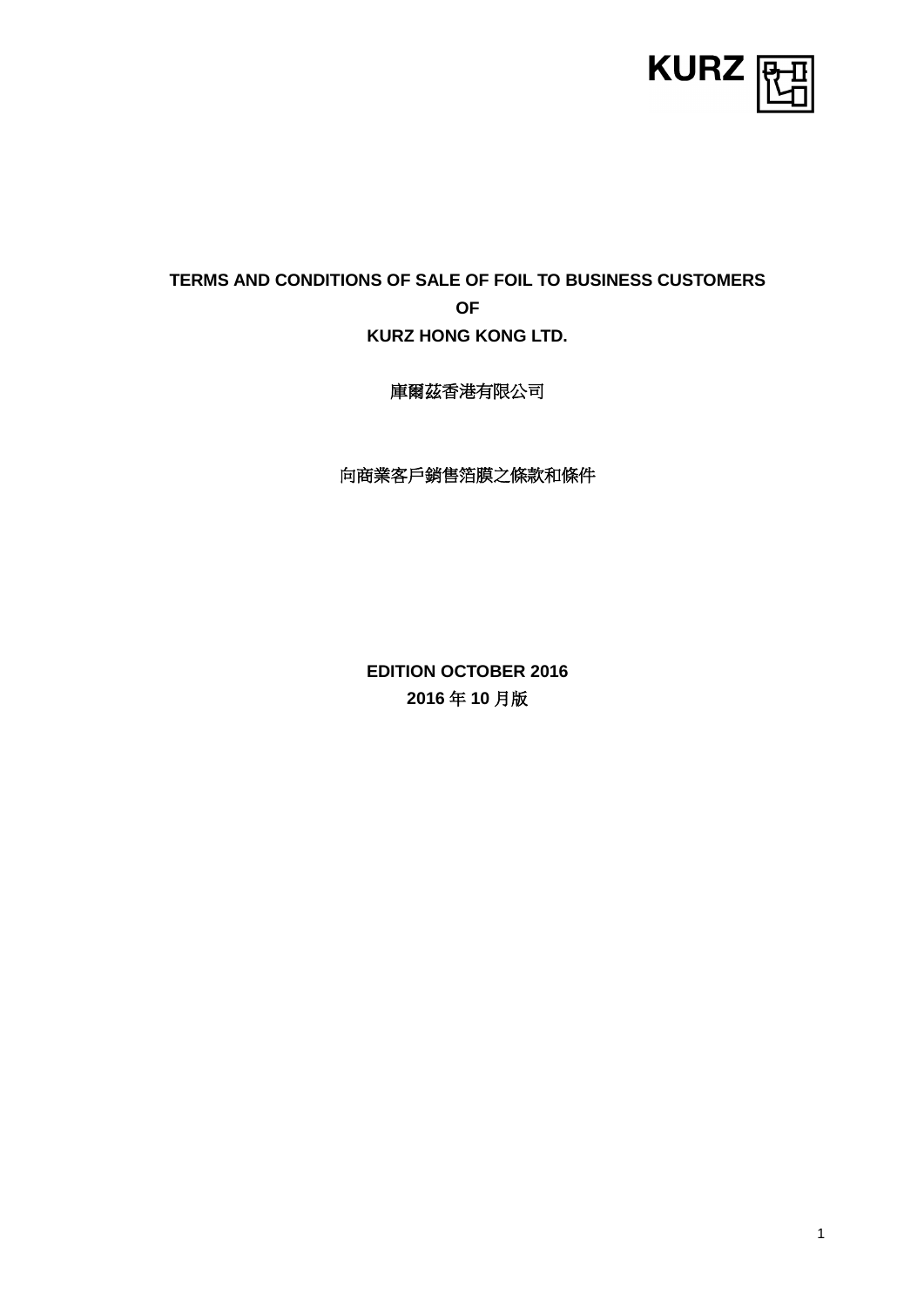### Index

# 目錄

| 1. Validity                                             |
|---------------------------------------------------------|
|                                                         |
| 2. Offers                                               |
|                                                         |
| 3. Terms of Delivery, Transfer of Risk                  |
|                                                         |
| 4. KHK's Right to make its own Deliveries               |
|                                                         |
| 5. Terms of Payment                                     |
|                                                         |
| 6. Delivery Dates                                       |
|                                                         |
| 7. Retention of Title                                   |
|                                                         |
| 8. Material Defects                                     |
|                                                         |
| 9. Intellectual Property Rights, other Defects of Title |
|                                                         |
| 10. Obligations of the Customer                         |
|                                                         |
| 11. Impossibility, Adjustment of the Contract           |
|                                                         |
| 12. Other Claims for Damages                            |
|                                                         |
| 13. Confidentiality                                     |
|                                                         |
| 14. Dispute Resolution and Applicable Law               |
|                                                         |
| 15. Language                                            |
|                                                         |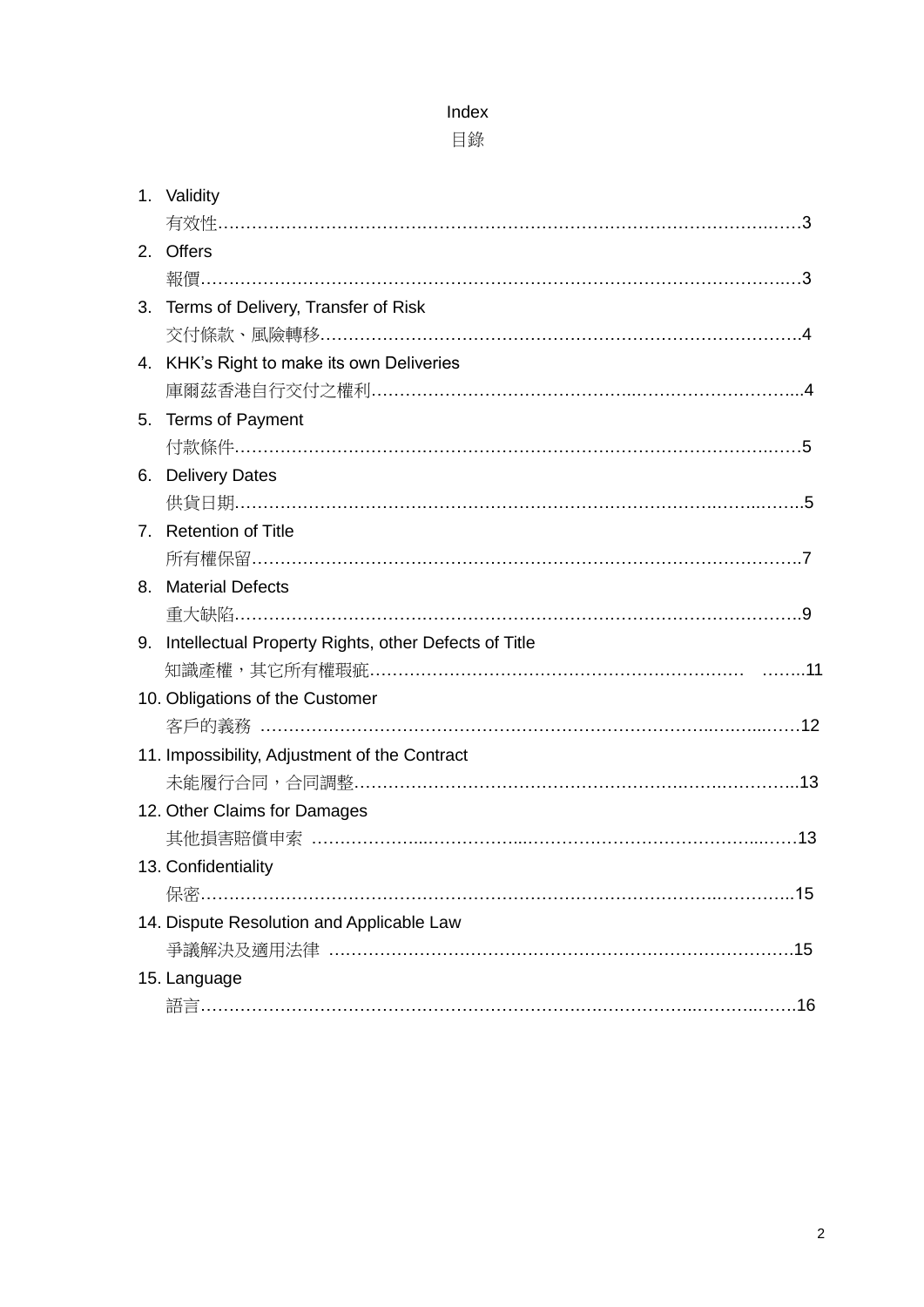# **1. Validity** 有效性

1.1 The present Terms and Conditions of Sale ("T&C") of KURZ HONG KONG LTD. ("KHK") shall apply only to (i) supplies of foil and services including the provision of application services for finished decorated parts ("Delivery(ies)"), which KHK has made on the basis of a contract ("Contract") concluded with a business customer thereof ("Customer"), as well as to (ii) any offer made by KHK for a Delivery to a potential Customer ("Offer"). 庫爾茲香港有限公司("庫爾茲香港")的現有銷售條款和條件("條款和條件")僅適用於(i)

庫爾茲香港與庫爾茲香港的商業客戶("客戶")訂立的合同("合同")基礎上進行的箔膜的供 應和服務,包括為包裝後成品部分所提供的應用服務("交付"), 以及(ii) 庫爾茲香港向潛在 客戶為交付而提出的任何報價("報價")。

1.2 These T&C and the Contract constitute the entire and sole record of the agreement between a Customer and KHK in respect of Deliveries. KHK shall not be bound by any express, tacit or implied representation, warranty, promise or the like not recorded herein. Any conditions of purchase or other general terms and conditions of a Customer and any other terms and conditions deviating from these T&C and the Contract (including any term or condition therein that stipulates that they shall override or supersede these T&C and the Contract or similar or the like wording) shall not apply unless KHK has expressly agreed to them in writing and with reference to the specific term or condition.

該等條款和條件以及合同構成了客戶和庫爾茲香港之間就交付而達成的整體且唯一的協議。 車爾茲香港不應受合同中未記錄的任何明示、默示或暗示的聲明、保證、承諾或同等行為的 約束。客戶的任何採購條件或其他一般條款和條件,以及任何與該等**條款和條件**以及**合同**相 背離的任何其他條款和條件(包括當中規定了其應推翻或取代該等條款和條件及合同或類似 或同等的措詞的任何條款或條件)均不適用,除非**庫爾茲香港**以書面並參照特訂的條款或條 件而明確同意其適用。

1.3 Unless the context otherwise requires, in these T&C, words expressed in the singular include the plural and vice versa, and a gender includes the other gender. "Hong Kong" means Hong Kong Special Administrative Region of the People's Republic of China. 除非上下文另有要求,在該等條款和條件中,以單數形式表達的單詞包括複數,反之亦然, 且一種性別包括另一種性別。"香港"指中華人民共和國香港特別行政區。

# **2. Offers** 報價

2.1 KHK reserves all ownership and intellectual property rights in all documents, including but not limited to illustrations, drawings, plans and construction or engineering documents, etc. relating to any Offer.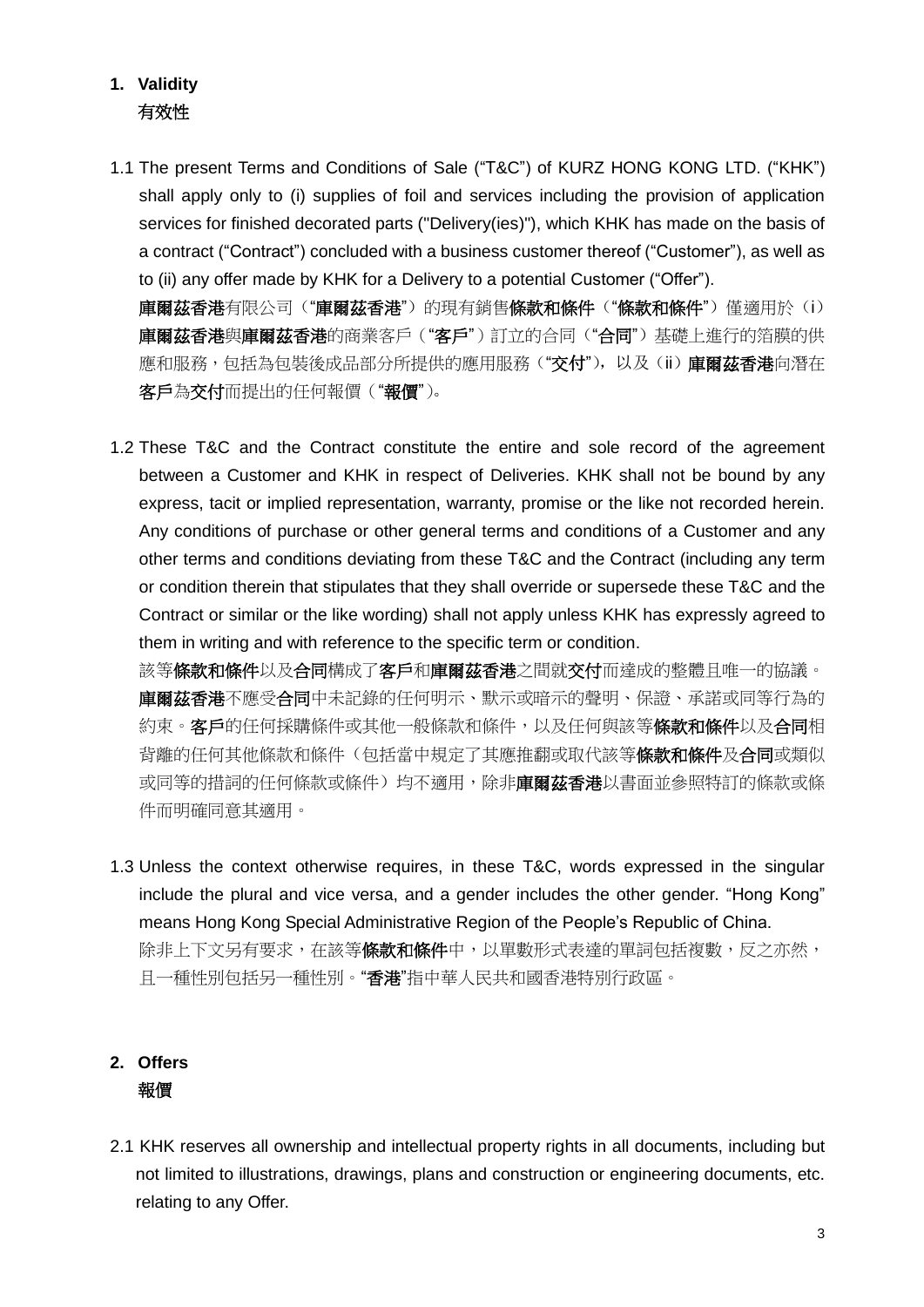**庫爾茲香港**保留所有與任何**報價**相關的所有文件的所有權及知識產權,包括但不限於圖示、 圖紙、方案和建造或工程檔等的所有權及知識產權。

2.2 Unless earlier withdrawn before acceptance, an Offer is binding on KHK and valid only if it is fully accepted by the Customer without qualification within 45 calendar days from the date of the Offer. Upon acceptance of the Offer, the Customer shall be deemed to have accepted these T&C in full unconditionally and irrevocably.

除非庫爾茲香港在客戶接受報價之前撤銷報價,只要客戶自報價日起 45 天內無條件地完全接 受報價,該報價對庫爾茲香港具有約束力且有效。接受報價後,客戶會被視為已完全並無條件 且不可撤銷地接受該等條款和條件。

# **3. Terms of Delivery, Transfer of Risk** 交付條款、風險轉移

- 3.1 According to Incoterms® 2010, prices of Deliveries shall be Ex Works KHK ("Place of Delivery"), which includes packaging. 根據 2010 年國際貿易術語解釋通則,交付價格規定為庫爾茲香港(**"**交付地點")工廠交貨價, 含標準包裝。
- 3.2 Subject to Clause 8.6, prices of a Delivery are net prices in such currency as stated in the Offer without further deductions. 受制於第 8.6 條, 交付價格為以報價中規定的該等貨幣形式的淨價, 不得作進一步扣減。
- 3.3 If a Delivery is dispatched or collected, the risk shall transfer to the Customer Ex Works KHK, according to Incoterms® 2010. This shall apply to free Deliveries as well. 如果交付項下貨物已經被派遣或已被接收,根據 2010 年國際貿易術語解釋通則,庫爾茲香港 工廠交貨時,交付風險將轉移給客戶。本條款亦適用於無償交付。

# **4. KHK's Right to make its own Deliveries** 庫爾茲香港自行交付之權利

In the event that the contractually agreed Delivery is not available because KHK has not received deliveries in time from its own suppliers or KHK's delivery stock is depleted or insufficient, KHK is entitled to make a partial Delivery, or a replacement Delivery which is equivalent in quality of and price to the contractually agreed Delivery. If this is not possible or is not accepted by the Customer, the Customer agrees that KHK may terminate the Contract without any compensation to the Customer and the Customer shall not be entitled to any form of loss or damage against KHK in relation thereto.

若因庫爾茲香港未從其自身供應商處及時收到貨物或庫爾茲香港的供貨庫耗盡或短缺而導致 無法按合同約定交付,庫爾茲香港有權進行部份交付,或以與合同約定交付相同的品質和價 格進行替代性交付。若此仍不可行或客戶不接受,客戶同意庫爾茲香港可解除合同,無需向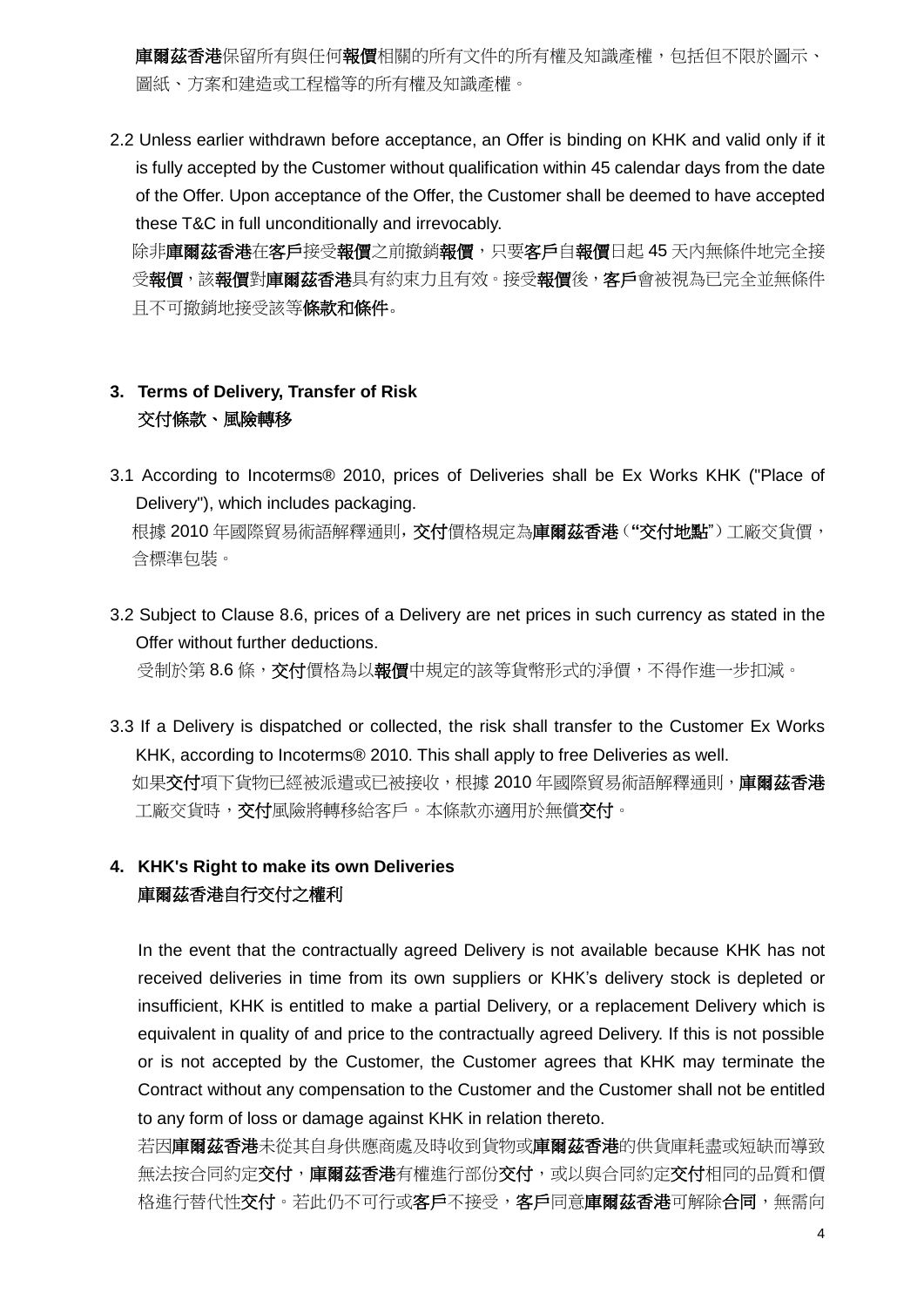客戶提供任何賠償,且客戶無權就該等合同解除對庫爾茲香港要求任何形式的損失或損害賠 償。

### **5. Terms of Payment** 付款條件

5.1 Unless otherwise agreed, KHK's invoices are due for immediate payment upon receipt by the Customer without any deduction, despite that title of the items under the Delivery has not been passed to the Customer as stated under Clause 7 and KHK shall accordingly be entitled to sue for the price once it is due. If KHK recovers possession of such items, such recovery of possession shall be without prejudice to the rights of KHK to any other loss and damage suffered.

除非另有約定,儘管交付項下貨品的所有權如第7條規定尚未轉移至客戶,庫爾茲香港的發 票於客戶收票後即到期應付,並不得作任何扣減。一旦發票到期,則**庫爾茲香港**據此有權追 討欠款。若**庫爾茲香港**重新獲得該等貨品的所有權,該等重新獲得所有權不得損害**庫爾茲香** 港就其任何其他損失及遭受的損害追討賠償的權利。

5.2 The Customer may only set off from the price for a Delivery the amount of those of its claims against KHK that are undisputed or have been finally and conclusively determined in a legally binding manner.

客戶只可就對庫爾茲香港的無爭議的債權或經具有法律約束力的方式而被最終及不可推翻 地確定的債權,將該等債權金額從交付價格中抵銷。

### **6. Delivery Dates** 供貨日期

6.1 Observance of the stipulated time for Delivery is conditional on the timely receipt of all documents, necessary permits and approvals, especially of plans to be provided by the Customer as well as fulfilment of the agreed terms of payment and other obligations by the Customer. Unless these conditions are fulfilled on time, the time for Delivery shall be extended accordingly; this Clause 6.1 shall not apply if KHK is solely responsible for the delay as provided in Clause 6.3.

遵守約定的**交付**時間是有條件的,取決於是否及時收到所有文件、必要的許可和批准,特別 是將由客戶提供的方案及客戶是否按約定完成付款並履行其他約定義務。除非該等條件按時 得以滿足,否則交付時間將相應順延;若庫爾茲香港對第6.3條規定的延遲負有單獨責任, 本第 6.1 條則不適用。

6.2 If non-observance of the time for Delivery is due to force majeure ("Force Majeure") such as an act of God e.g. earthquake, typhoon and tsunami, financial crisis or changes in financial conditions, e.g. increase of cost in obtaining supplies by over 5% and downturn in the business of foil supply, mobilization, war, riot or similar events e.g. strike or lock-out, the time limits shall be extended appropriately to a reasonable time until after the Force Majeure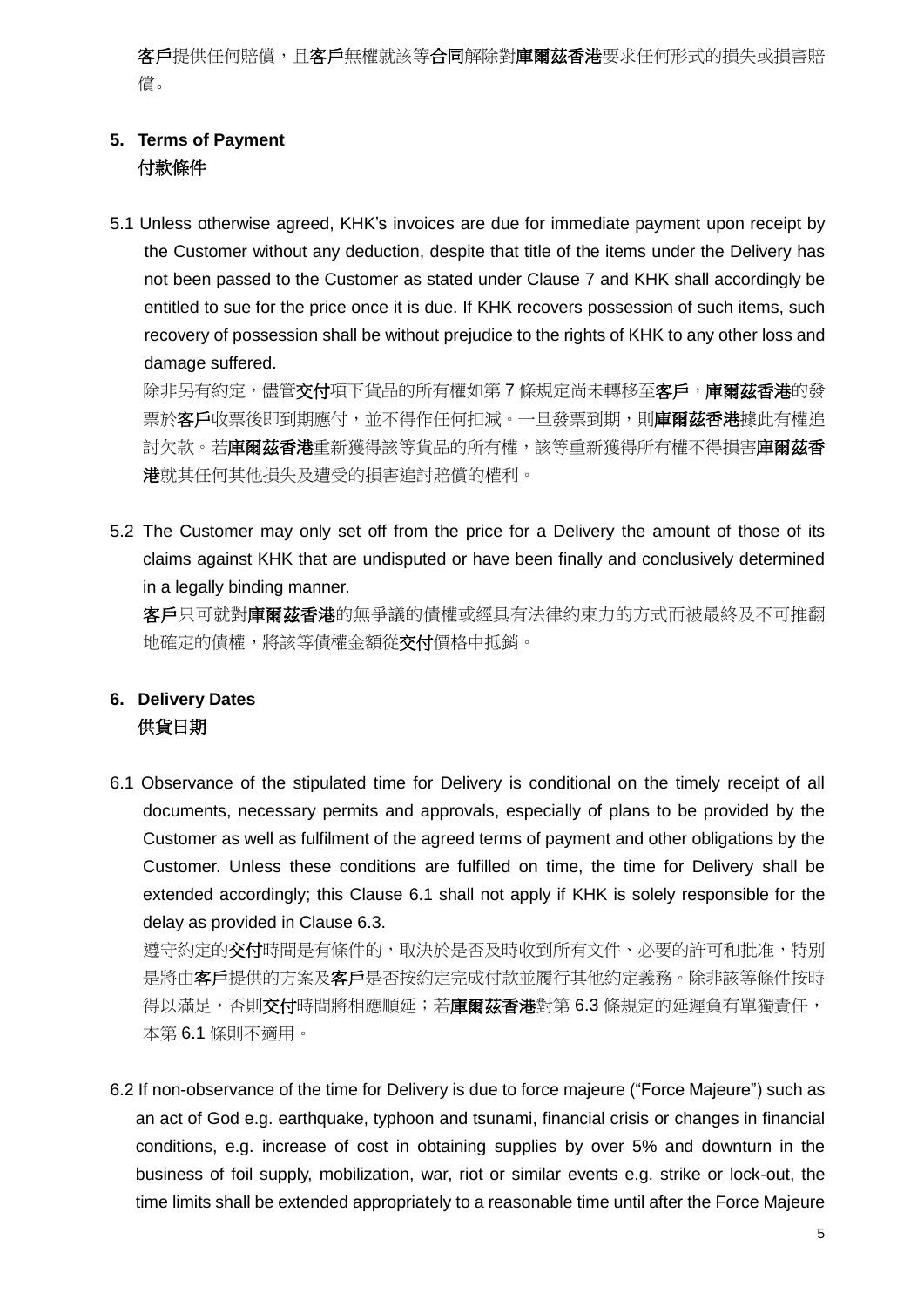#### event has ceased.

若因不可抗力因素("**不可抗力**")而未能遵守**交付**時間,例如,天災,如地震、颱風和海嘯; 財務危機或財務情況的變化,如取得供應品的成本增長了 5%以及箔膜供應業務的衰退;動 具、戰爭、暴亂或相似事件,如罷工或停工,該時間限制應延長直至不可抗力事件終止後的 一個合理時間。

- 6.3 In the event that KHK is solely responsible for a delay of the Deliveries and that the Customer can establish with substantive grounds and evidence that it has suffered a loss due solely to such delay, the Customer may claim liquidated damages of 0.5% of the net price for such Deliveries for every completed calendar week of delay but in no event shall the aggregate of such damages exceed a total of 5% of the net price for such Deliveries. 如果庫爾茲香港對交付延遲負有單獨責任且客戶能以實質的理由和證據證實其單純因該延遲 而遭受損失,客戶則可要求庫爾茲香港支付違約金,每延遲一個日曆周,違約金為該交付的 淨供貨價的 0.5%,但不論任何情形下,該違約金的總金額最高不超過該交付的淨供貨價的 5%。
- 6.4 For the purpose of clarification, the limit of liability under Clause 6.3 shall apply to claims by the Customer for damages due to a delay of Delivery even after expiry of the time limit for Delivery fixed by the Customer. This limit shall not apply in cases of bodily injury or death, wilful misconduct or gross negligence where liability is mandatory. 為作澄清,即使客戶於其設立之交付時限屆滿後才因交付延遲而提出損害賠償申索,第 6.3 條

項下的責任限制仍然適用。然而,該限制在具有強制責任的人身傷害或死亡事故、故意不當行 為或嚴重疏忽的情況下,則不得適用。

6.5 For the purpose of this Clause 6, the Customer shall only be entitled to terminate the Contract to the extent that (i) KHK is solely liable for the delay in Delivery and (ii) the Customer has set a reasonable time limit within which to perform the Delivery and states that it will cease to accept the Delivery after expiry of the new time limit and KHK has not made the Delivery within such new time limit. In such case, the Customer may only claim liquidated damages against KHK in the amount of no more than 5% of the net price for the Deliveries.

為本第6條之目的,只有在 (i) 庫爾茲香港對交付延遲負有單獨責任的情況下,以及 (ii) 客戶 已為庫爾茲香港設立合理時間限制以在該合理時間限制內履行交付義務,並表明其將在新的 時間限制屆滿後將停止接受交付且庫爾茲香港在該新的時間限制內仍未交付的情況下,客戶 才有權解除合同。在該等情況下,客戶有權向庫爾茲香港要求支付不超過交付淨供貨價 5%的 違約金。

6.6 Notwithstanding Clause 6.5, despite the delay in Delivery by KHK as mentioned under Clause 6.5, the Customer shall upon request by KHK and within a reasonable time limit state whether it shall terminate the Contract due to the Delivery being delayed or insist upon a Delivery.

儘管有第 6.5 條的規定,倘若出現了在第 6.5 條項下提及的**庫爾茲香港**的交付延遲,客戶應根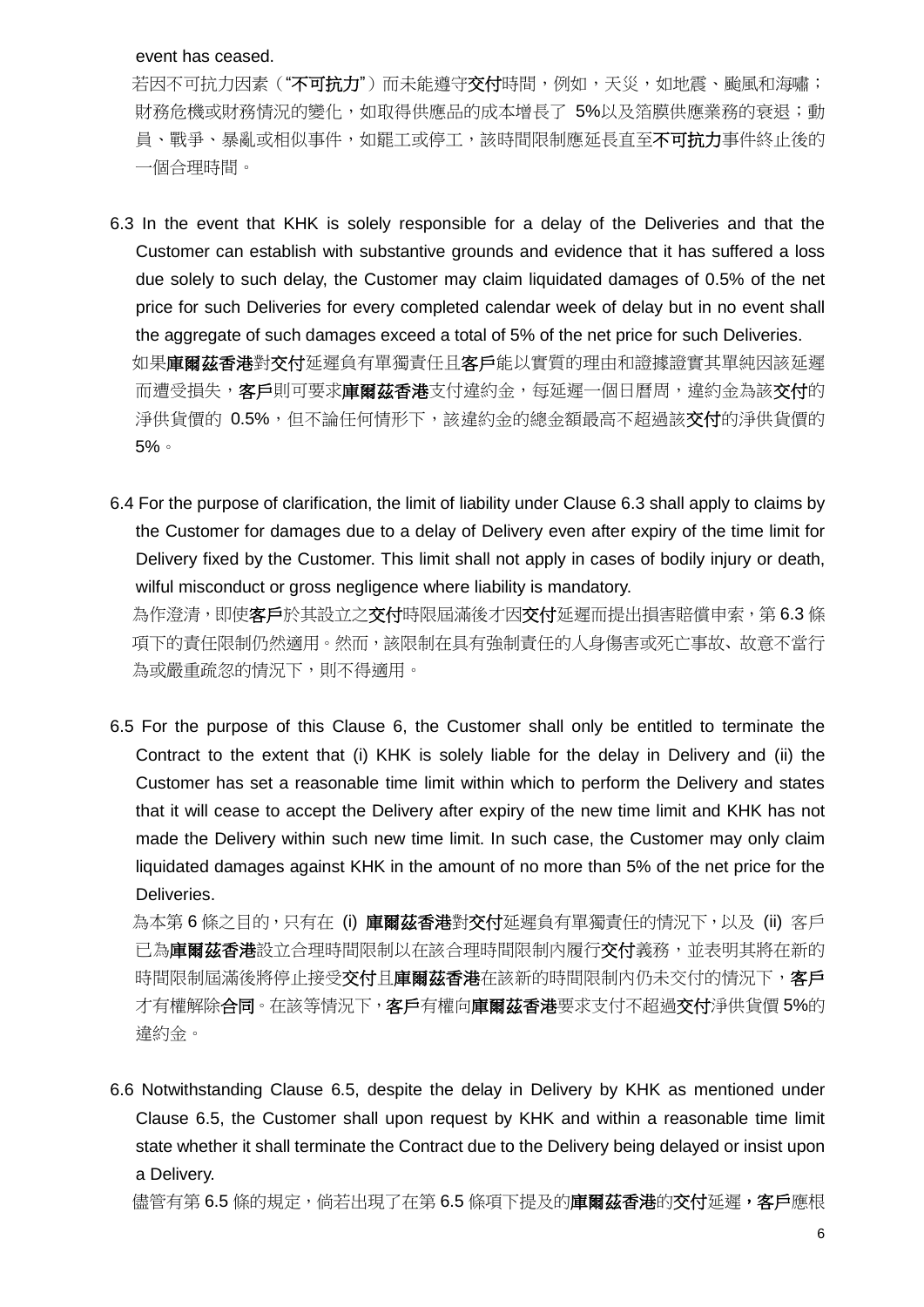### **7. Retention of Title** 所有權保留

7.1 All the items delivered ("Secured Goods") shall remain KHK's property until each and every claim against the Customer to which KHK is entitled under any Contract and these T&C has been duly satisfied. Notwithstanding the retention by KHK of title to the Secured Goods, the risk in the Secured Goods shall pass to the Customer as provided in Clause 3.3. If the value of all KHK's security interests against the Customer exceeds 20% of the value of all KHK's secured claims, KHK shall release a corresponding part of the security rights at the Customer's request.

所有已交付的貨品("擔保貨物")仍屬庫爾茲香港的財產,直至庫爾茲香港根據任何合同及 該等條款和條件對客戶享有的每一項及所有債權均得以充分實現為止。儘管庫爾茲香港對擔 保貨物保留所有權,擔保貨物的風險應根據第 3.3 條轉移至客戶。如果庫爾茲香港對客戶所 有擔保利益的價值超過**庫爾茲香港**全部擔保債權價值的20%,庫爾茲香港應經客戶要求,解 除相應部份的擔保權利。

- 7.2 For the duration of the retention of title of the Secured Goods as provided above: 在如上所述的擔保貨物的所有權保留期間:
	- 7.2.1 the Customer shall during such time hold the Secured Goods as the fiduciary agent of KHK and shall accordingly remain liable to account to KHK for the Secured Goods; 客戶在該期間內應以庫爾茲香港的受託代理人身分持有擔保貨物,並相應地仍負有就 擔保貨物向庫爾茲香港承擔責任的義務。
	- 7.2.2 the Customer is prohibited from creating any pledge or security over the Secured Goods, and in case of a seizure of the Secured Goods or other acts or interventions by third parties relating to the Secured Goods, the Customer shall immediately inform KHK thereof in writing; and 客戶被禁止對擔保貨物設立任何質押或抵押,且在擔保貨物被扣押或第三方對有關擔 保貨物作出其它行為或進行處置的情況下,客戶須立刻以書面通知庫爾茲香港;以及
	- 7.2.3 the Customer shall store the Secured Goods separate from other goods of the Customer and third parties and shall identify the Secured Goods as the property of KHK. The Customer shall not remove any identifying marks placed on the Secured Goods by KHK or use the Secured Goods for manufacture of any goods or transfer the Secured Goods to any third party.

客戶應將擔保貨物與客戶和第三方的其他貨物分別儲存,並將擔保貨物標明為庫爾茲 香港的財產。客戶不得將庫爾茲香港在擔保貨物上所作的任何識別標記刪除或使用擔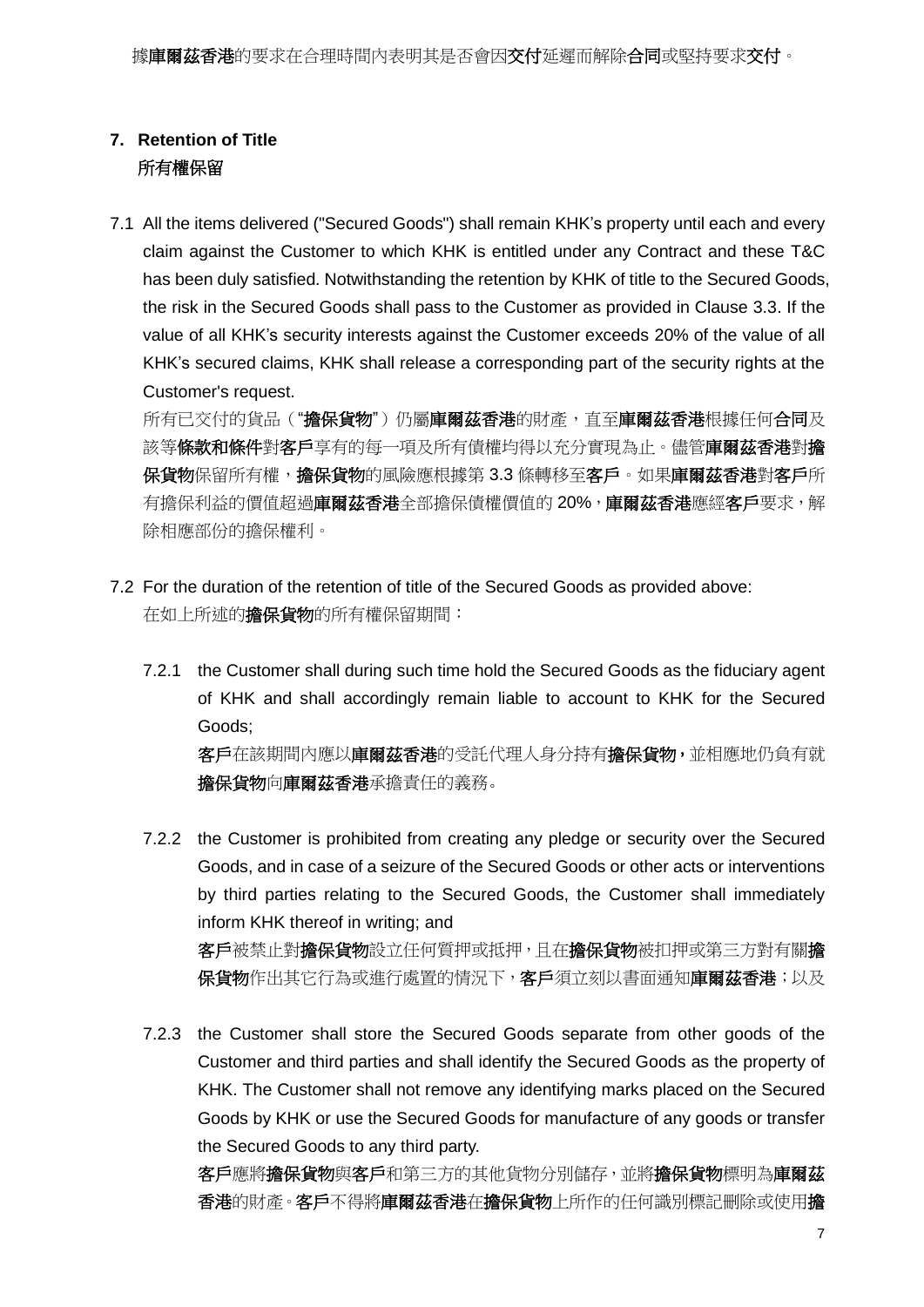7.3 In the event that the Customer is in breach of an obligation, in particular, a default of payment pursuant to Clause 5.1, the following shall also apply:

如果客戶違反了任何一項義務,特別是根據第 5.1 條的付款違約,下述條款也將適用:

7.3.1 If the Customer fails to pay the price of the relevant Delivery on time in accordance with Clause 5.1 hereof, KHK shall be entitled to interest from the day on which payment was due until the date of actual payment. The rate of interest shall be five (5) percentage points above the rate of the HK Interbank Offered Rate ("HIBOR") quoted for the corresponding maturity period for HKD in force on the due date of payment.

如果客戶未按本條款和條件第 5.1 條規定按時支付相關交付的價格,則庫爾茲香港有 權收取從付款到期日起至實際付款日期間的利息。利率應為付款到期日當時有效的港 幣相應期間的香港銀行同業拆借利率上浮五(5)個百分點。

- 7.3.2 Immediately upon the default of payment by the Customer pursuant to Clause 5.1 or following the expiry of reasonable time limit stipulated by KHK (if any) within which the Customer must rectify the breach and the Customer fails to do so: 在客戶對第 5.1 條規定的付款違約後,或在庫爾茲香港規定客戶應糾正違約的合理時 限(如有)屆滿時而客戶未有糾正違約之後:
- (i) KHK has the absolute authority to terminate the Contract and KHK and/or any of its agents or authorized representatives shall have the absolute authority to retake, sell or otherwise deal with or dispose of all any or part of the Secured Goods without any form of liability to the Customer, and the Customer is obliged, at its own cost, to return the Secured Goods to KHK or KHK's agents or authorized representatives;

庫爾茲香港立即有絕對權限以解除本合同,且庫爾茲香港及/或任何其代理人或授權 代表有絕對權限收回、出售或以其他方式處理或處置所有任何或部分擔保貨物而無須 向客戶承擔任何形式的責任,客戶亦有義務自負費用將擔保貨物退還給庫爾茲香港或 直爾茲香港的代理人或授權代表;

(ii) For the purpose specified in (i) above, KHK or any of its agents or authorized representatives shall be entitled at any time and without notice to enter upon any premises in which the Secured Goods or any part thereof is installed, stored or kept, or is reasonably believed to be so;

為上述(i)項所述之目的,庫爾茲香港或任何其代理人或授權代表有權在任何時候 且無須通知的情況下,進入安裝、儲存或保管擔保貨物或其任何部分的任何場所,或 進入被庫爾茲香港合理認為已安裝、儲存或保管擔保貨物或其任何部分的該等場所;

(iii) KHK shall be entitled to seek a Court injunction to prevent the Customer from selling, transferring or otherwise disposing of the Secured Goods or any part thereof;

庫爾茲香港有權尋求法庭禁令以防止客戶出售、轉移或以其他方式處置擔保貨物或擔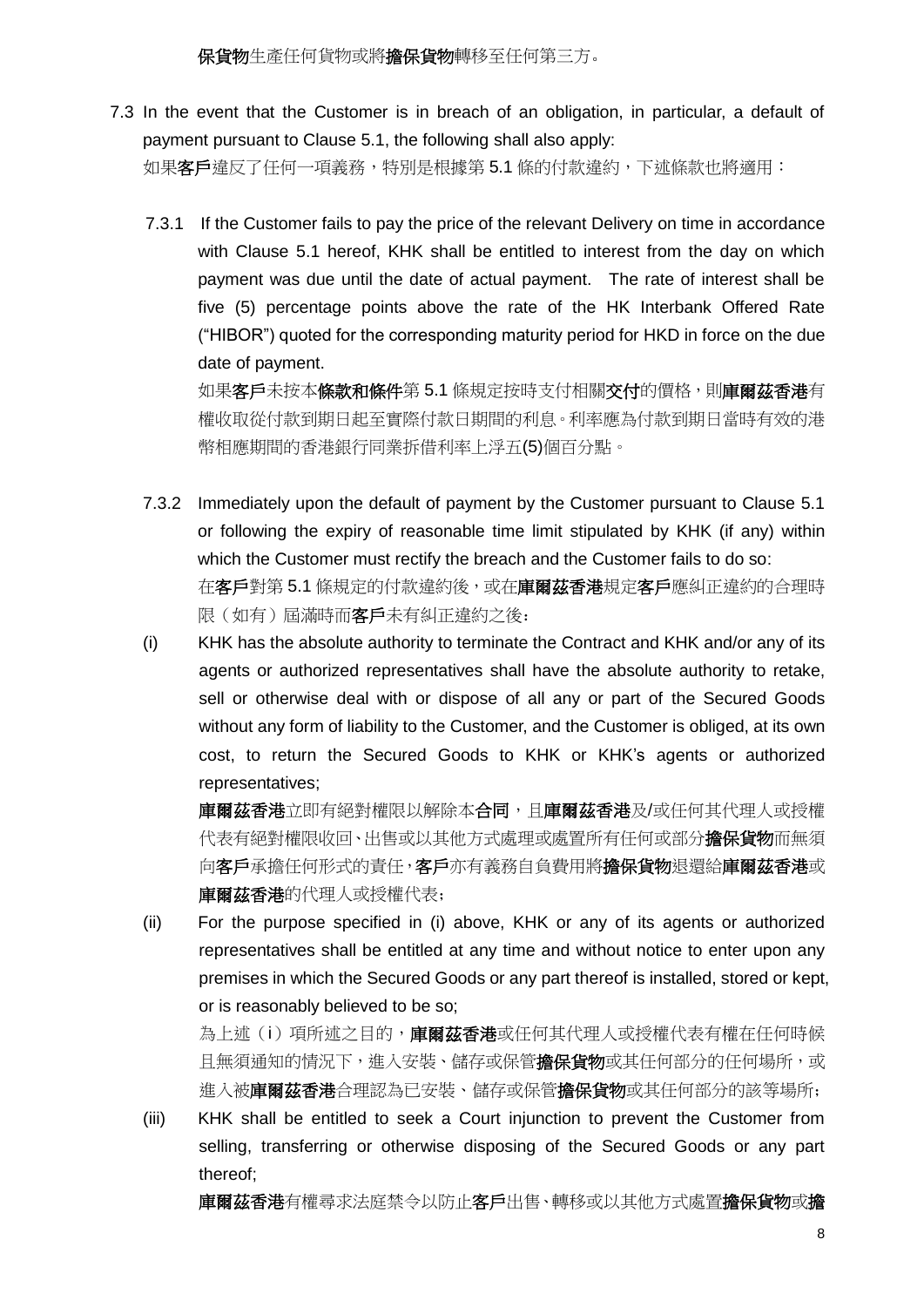保貨物的任何部分;

(iv) If the Secured Goods are already sold by the Customer, KHK shall be entitled to the amount of unpaid purchase price of the Contract under all proceeds or proceeds in relation thereto as mentioned under Clause 7.2.2, and the Customer shall upon the demand of KHK and/or its agents or authorized representatives, remit or pay the same to KHK.

若客戶已出售擔保貨物,庫爾茲香港對所有收益當中的合同未支付的購買價格,或對 第 7.2.2 條所提及的與擔保貨物相關的收益項下的合同未支付的購買價格均享有權 利,且客戶應根據庫爾茲香港及/或其代理人或授權代表的要求,向庫爾茲香港匯入 或支付該等款項。

#### **8. Material Defects** 重大缺陷

KHK's liability for Material Defects (as defined in Clause 8.2) is conclusively defined in the following provisions:

庫爾茲香港對重大缺陷(於第 8.2 條中之定義)的責任於以下條款中作最終定義:

- 8.1 The description of the quality of the foils is defined conclusively in the respective Technical Specification of KURZ ("TS") for the individual foil. KHK shall not be liable for material defects relating to qualities not specifically mentioned in the TS. To the fullest extent permissible under the applicable law, KHK expressly disclaims all guarantees, representations, statements, or warranties of any kind (whether express, implied in law or from a course of dealing or usage of trade or residual) including but not limited to implied warranties of merchantability, quality, accuracy, non-infringement, and fitness for a particular purpose, whether or not the purpose or use has been disclosed to KHK. It is the sole responsibility of the Customer to examine the suitability of the foils for the intended use. 庫爾茲香港已在單個箔膜的相關技術規格("技術規格")中對箔膜的品質描述作出最終定義。 庫爾茲香港對與技術規格中未具體提及的品質水準有關的重大缺陷不承擔責任。在適用法律 允許的最大範圍內,庫爾茲香港明確表明不承擔所有保證、聲明、陳述或任何形式的擔保(無 論是在法律中明示或暗示的或是從交易過程或交易習慣或其他慣例當中),包括但不限於對商
	- 業可銷售性、品質、準確性、非侵權以及為特定用途之適當性的隱含保證,無論該目的或用 途是否已向庫爾茲香港披露。檢驗箔膜是否符合預期用途是客戶單獨的責任。
- 8.2 In the case of Deliveries of foils which the Customer can establish with substantive grounds and evidence pursuant to Clause 8.4 that the foils do not meet the quality listed in the respective TS and the defects do not fall under the exclusions under Clause 8.7 ("Material Defect") at the time of transfer of risk, KHK shall at its option either repair or re-deliver them at no charge ("Subsequent Performance").

如交付箔膜時,客戶能根據第 8.4 條以實質的理由和證據證實在風險轉移時,箔膜不具備相 關技術規格中列明的品質水準且缺陷不符合第 8.7 條所排除的狀況("重大缺陷"), 庫爾茲香 港有權自行選擇免費修復或免費重新發運貨物("後續履行")。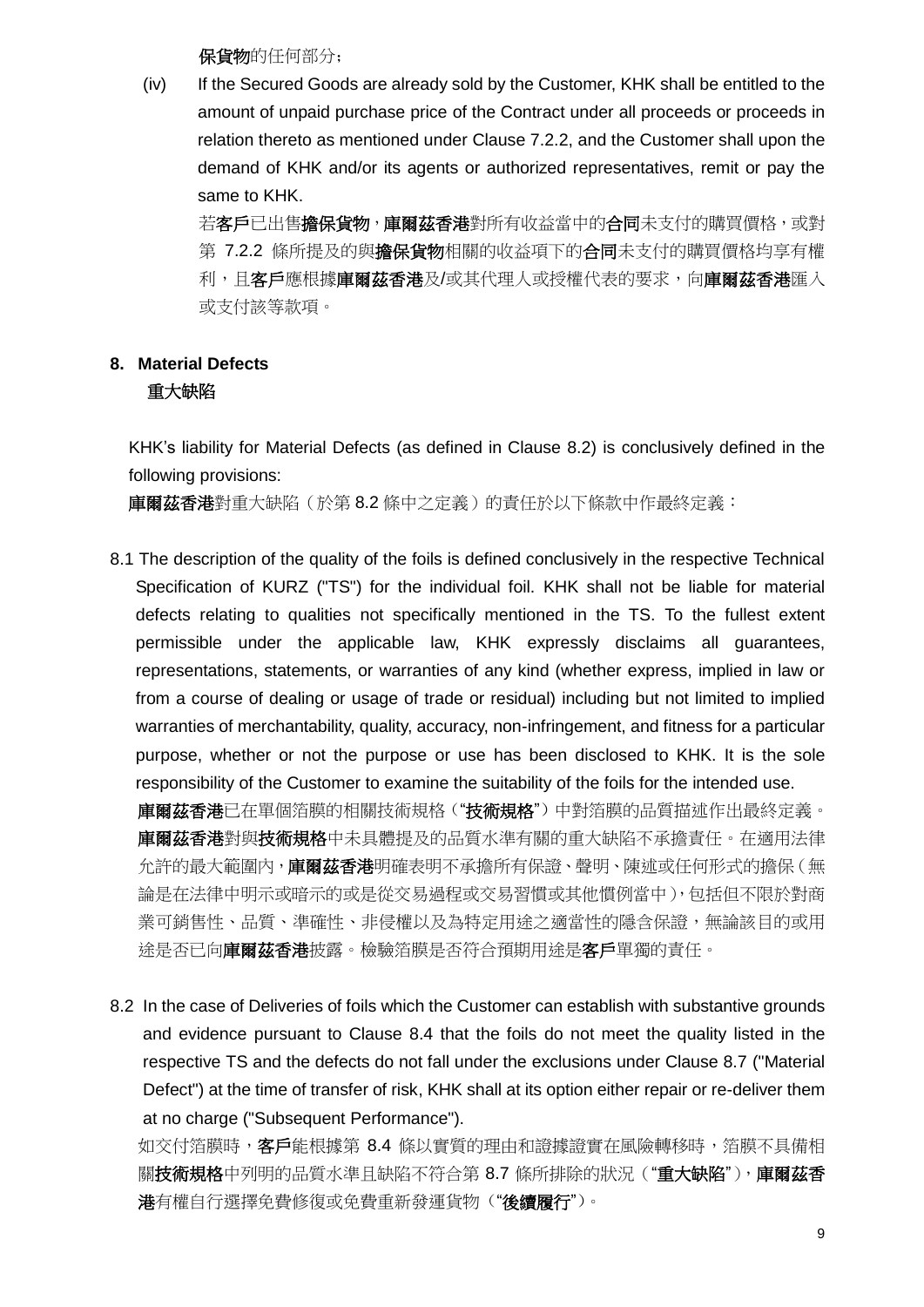8.3 The warranty period for foil delivered shall be 6 months as of the Delivery. The warranty period for the repaired or replaced foil remains to be 6 months as of the Delivery of the original foil, and therefore the warranty period shall not be extended as a result of Subsequent Performance.

交付的箔膜的質保期為交付起六個月。已被修復或替代的箔膜的質保期仍為初始箔膜交付起 方個月,因此質保期不得因後續履行而被延長。

8.4 The Customer shall give KHK notice of a Material Defect in writing without undue delay. The notice of Material Defect shall include details of the seal tape system relating to Delivery (batch number, bar code). 客戶應將重大缺陷以書面通知庫爾茲香港,且不得無理拖延。該重大缺陷通知應包括與交付

有關的封條系統上的詳細資訊(批號、條碼)。

8.5 If KHK shall not be given adequate time and opportunity to carry out Subsequent Performance, or if Clause 8.7 or Clause 8.9 applies, KHK shall have no liability for the Material Defect notwithstanding any other provisions that may be to the contrary under these T&C.

如果**庫爾茲香港**未被給予充足的時間和機會進行**後續履行,或**如果第 8.7 條或第 8.9 條適用, 則庫爾茲香港對重大缺陷不承擔責任,儘管任何其他條款可能與本條款和條件相反。

8.6 In the event that Subsequent Performance fails, the Customer can - without prejudice to other claims for damages stipulated in Clause 12 - terminate the Contract or negotiate with KHK for a reduced price of the Delivery.

在未能進行後續履行的情況下,客戶可以在不影響第 12 條規定的其他損害賠償申索的前提 下,解除合同或與庫爾茲香港協商降低交付的價款。

- 8.7 Claims for Material Defects shall not be made by the Customer in the event of an insignificant deviation from the agreed quality, insignificant interference with use, natural wear and tear or damages which arose after transfer of risk as a result of faulty or negligent handling, excessive strain, unsuitable production facilities or operating resources, or particular external influences which are not assumed under the Contract. 在對約定品質不構成重大偏離,對使用未形成重大干擾、自然損耗或在風險轉移後因錯誤或 過失處理、過度拉伸、不合適的生產設施或操作資源而產生的損毀、或受未在合同項下假定 的特殊外來影響的情況下, 客戶不得就重大缺陷提出索償主張。
- 8.8 Claims made by the Customer for necessary costs such as transport, route, labour and material costs incurred for the purposes of Subsequent Performance, are excluded to the extent that the expenditure has increased due to the Delivery being subsequently made to a place other than the Place of Delivery.

客戶就其為後續履行之目的而產生的必要費用,如交通、路線、人工及材料費用而提出索償 主張,如該費用乃因交付至原定交付地點以外的其他地點而增加的,則該等增加的費用的索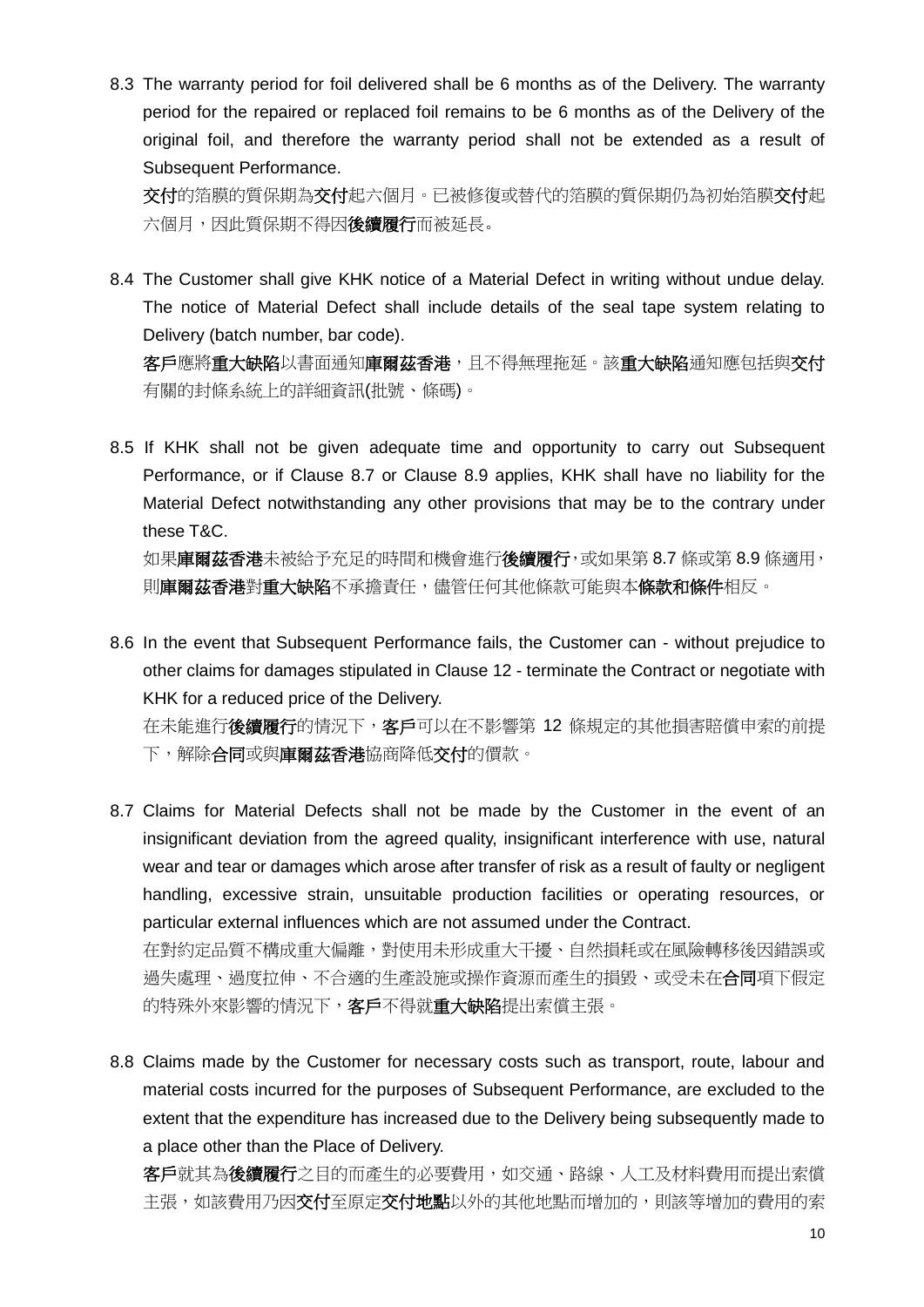償將被排除。

8.9 The Customer shall only have a right of recourse against KHK if the Customer has not entered into a contract with its client under which such client waives its claims or does not claim any compensation for the Material Defects. 客戶僅在其未與其客戶簽訂一份根據該合同該客戶就重大缺陷放棄索償主張或不要求任何

賠償的合同的情況下,才可向**庫爾茲香港**追償。

8.10 Claims by the Customer against KHK for a Material Defect which are more extensive or different to those claims set out in this Clause 8 are excluded. Clause 12 shall apply to all other claims for damages.

若客戶就重大缺陷向庫爾茲香港提出的索償主張超出或有別於本第8條的規定,則該等索償 主張均被排除。第 12 條將適用於所有其他損害賠償主張。

### **9. Intellectual Property Rights, other Defects of Title** 知識產權﹐其它所有權瑕疵

9.1 Unless otherwise agreed, the Delivery made by KHK shall be free from intellectual property rights, including and not limited to copyright, ("Intellectual Property Rights") of third parties, i.e. any party apart from KHK, the Customer and their respective associates ("Third Party"). If a Third Party asserts legitimate claims against the Customer due to an infringement of an Intellectual Property Right by the Deliveries furnished by KHK and used in conformity with the Contract and such infringement is finally and conclusively determined in a legally binding manner in favour of the Third Party, KHK shall be liable to the Customer within the stipulated time limit in Clause 8.3 as follows:

除非另行約定,否則庫爾茲香港交付的貨品不應包含第三方,即除庫爾茲香港之外的任何 方、客戶及其各自的關聯公司("第三方")的智慧產權,包括且不限於著作權 ("知識產權")。 如果有第三方因庫爾茲香港交付的且客戶按合同使用的貨品侵犯知識產權而向客戶提出合 法申索,且該第三方就該侵權申索以具有法律拘束力的方式最終及不可推翻地獲判勝訴,則 庫爾茲香港將在第 8.3 條限定時限內按以下規定向客戶承擔責任:

9.1.1 At KHK's own option and expense, KHK shall either obtain a right to use the Deliveries, modify the Deliveries so as not to infringe Intellectual Property Rights or replace the Deliveries. If this is not possible on the basis of terms acceptable to KHK, the Customer shall have a right to terminate the Contract or negotiate with KHK for a reduced price of Delivery. The provisions in Clause 8.5 and 8.9 shall also apply accordingly.

庫爾茲香港可依其選擇及自理費用的情況下, 以獲得對交付貨品的使用權, 或更改交 付貨品以使其不侵犯知識產權,或替換交付貨品。若上述選擇不可能以庫爾茲香港可 接受的條件為基礎下執行,則客戶有權解除合同或與庫爾茲香港協商降低交付的價 款。第 8. 5 和 8. 9 條也應相應適用。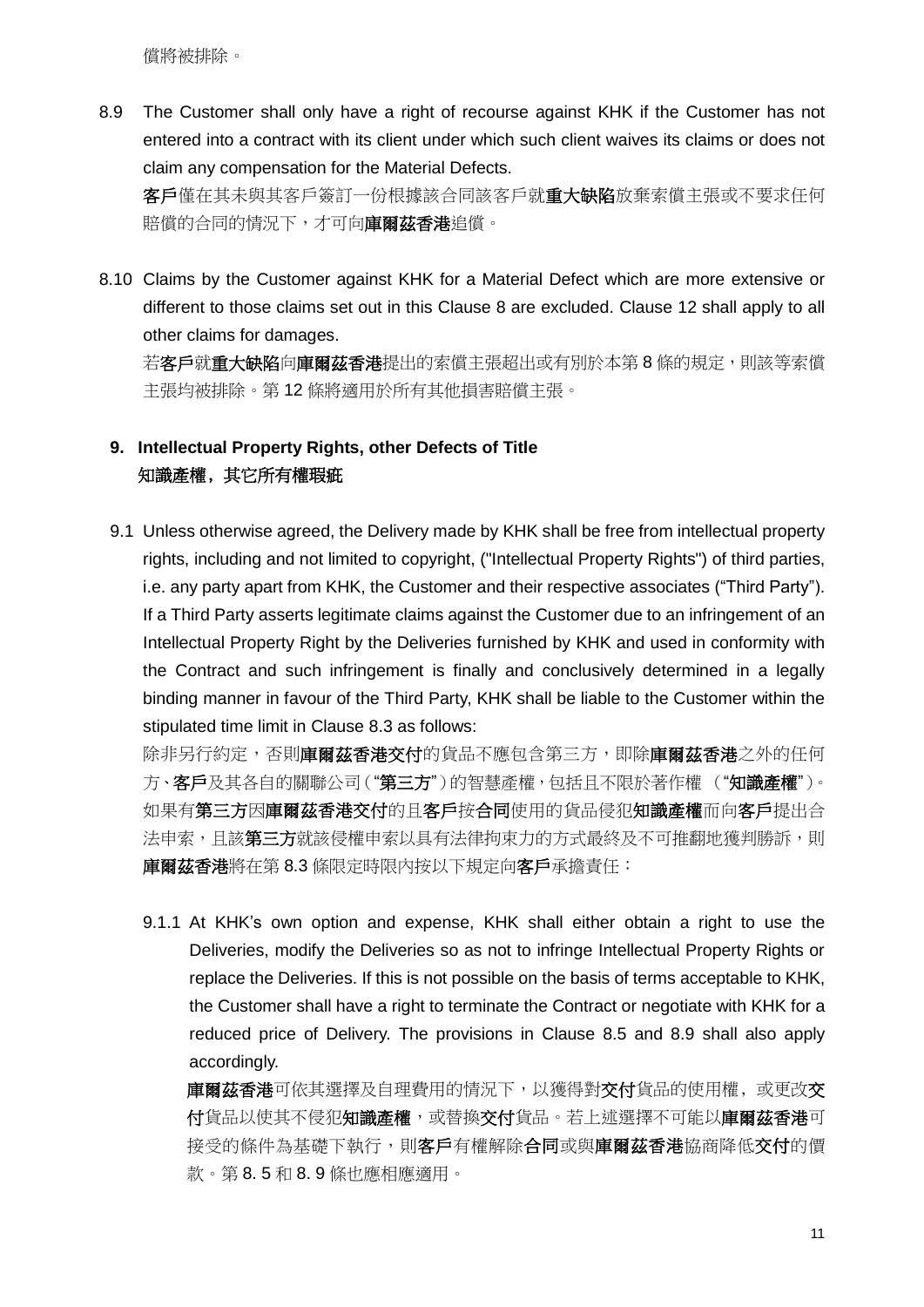9.1.2 The fulfilment of the aforesaid obligations shall be subject to the condition that the Customer immediately notifies KHK in writing of the claims asserted by the Third Party, that the Customer has not acknowledged an infringement and that all countermeasures and settlement negotiations are reserved to KHK. If the Customer stops using the Deliveries to reduce the damage or loss or for other important reasons, he shall make it clear to the Third Party that the suspended use does not constitute any acknowledgment of an infringement of Intellectual Property Rights. Further, if KHK notifies the Customer that it wishes to take over the conduct of the settlement negotiations with the Third Party and/or the legal proceedings initiated by the Third Party in the name of the Customer, the Customer shall allow KHK to do so and provide all such reasonable assistance to KHK as it may request provided that KHK shall bear the legal costs in such negotiations and the defence in such legal proceedings.

上述義務履行的條件是客戶須立即將第三方的申索以書面通知庫爾茲香港,且客戶未 承認侵權而**庫爾茲香港**保留採取所有對策和協商解決糾紛的權利。如果**客戶**為減少損 害或損失或基於其他重要原因停止使用交付貨品,客戶應向第三方清楚表明,該暫停 使用並不構成對知識產權侵犯的任何承認。此外,如果庫爾茲香港告知客戶其希望以 客戶的名義接管與第三方的和解協商及/或由第三方提起的法律訴訟,客戶應允許庫爾 茲香港採取此種行為,並根據庫爾茲香港可能提出的要求向庫爾茲香港提供所有該等 合理的協助, 前提是**庫爾茲香港**承擔該等協商及該等法律訴訟中的答辯的法律費用。

9.2 Claims of the Customer under this Clause 9 shall be excluded if he is liable for the breach of the Intellectual Property Right.

如客戶須就侵犯知識產權負責,則其在本第9條項下的申索將被排除。

- 9.3 Claims of the Customer under this Clause 9 shall also be excluded if the infringement of Intellectual Property Rights was caused by specific demands of the Customer, by a use of the Deliveries not foreseeable by KHK or by the Deliveries being altered by the Customer or being used together with products not provided by KHK. 如果知識產權侵權是由客戶的特定要求、或庫爾茲香港不可預見的對交付貨品的使用、或被 客戶更改的交付、或客戶將交付貨品與非庫爾茲香港提供的產品一同使用所引起,則客戶提 出本第 9 條項下之申索亦將被排除。
- 9.4 The provisions in Clause 8 shall apply to any other defects of title to the extent that the Material Defects shall be considered as any other defects of title. 在重大缺陷被視作任何其他所有權瑕疵的範圍內,第 8 條的規定將適用於任何其他所有權瑕 疵。

#### **10. Obligations of the Customer** 客戶的義務

The Customer shall be solely liable for the use and transfer of design, logos, trademarks,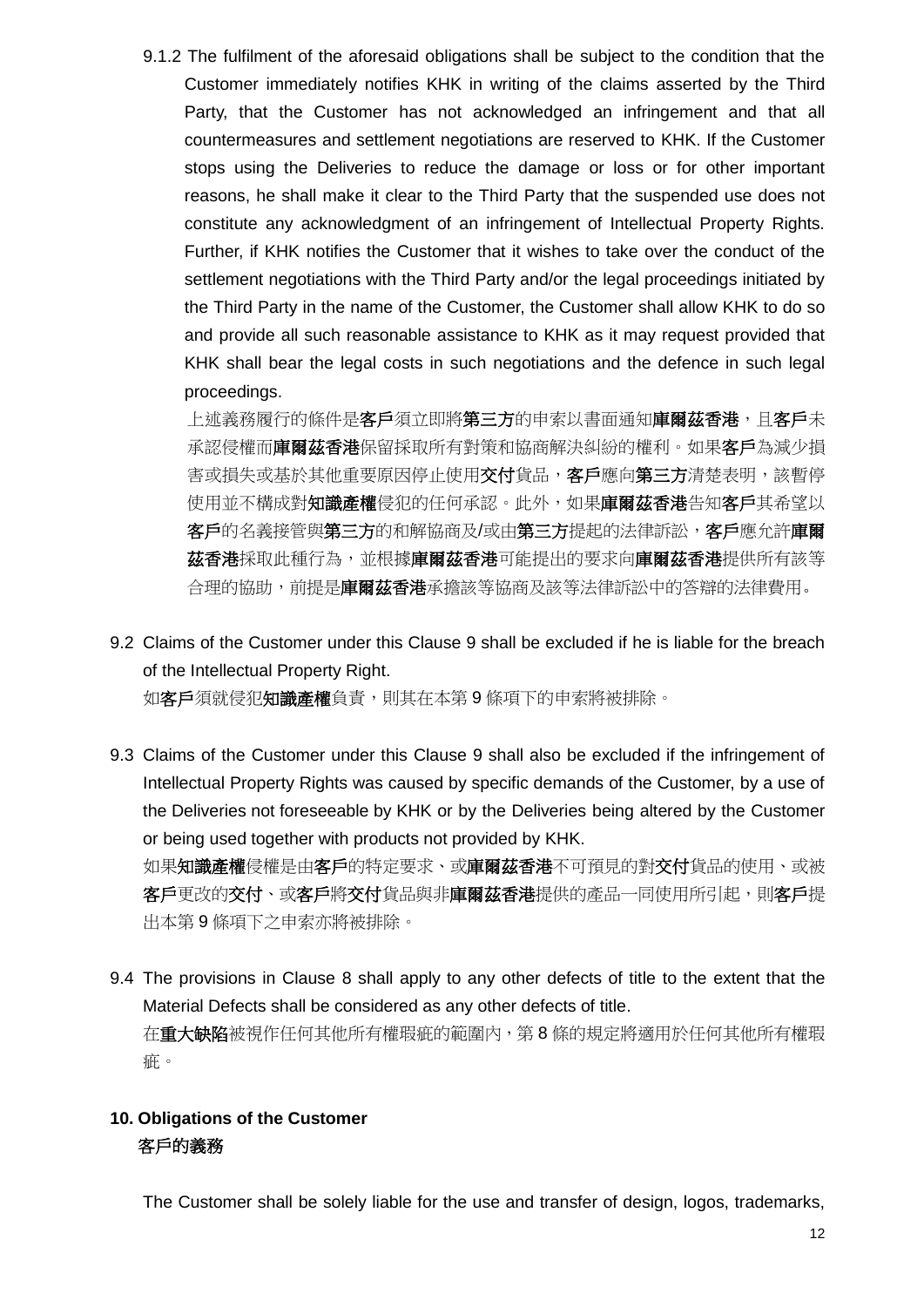holograms, stamping tools and other creative elements supplied by Customer to KHK irrespective of the data carrier - which has infringed the Intellectual Property Rights of Third Parties. The Customer shall hold KHK harmless against all corresponding claims of Third Parties.

多戶將自行承擔由客戶提供給庫爾茲香港的且已侵犯第三方知識產權的設計、標誌、商標、 全息圖,燙印工具及其他創作性元素(不論何種資料載體)的使用和轉讓所產生的責任。客戶 須確保庫爾茲香港免於承擔所有相應的第三方申索。

# **11. Impossibility, Adjustment of the Contract** 未能履行合同,合同調整

11.1 Subject to Clause 6 and Clause 11.2, if it is impossible for KHK to make the Delivery, the Customer shall be entitled to claim damages unless KHK is not responsible for the impossibility. The Customer's claim for damages, however, shall be limited to 10% of the value of the net price of that part of the Delivery which owing to the impossibility cannot be put to the intended use by the Customer. The Customer's right to terminate the Contract shall remain unaffected.

受制於第6條和第11.2條,如果庫爾茲香港無法進行交付,客戶有權提出損害賠償申索,除 非庫爾茲香港對不能交付無須負責。但客戶的損害賠償申索應限於因不能交付而無法供客戶 預期使用的該交付部分淨價的 10%。客戶解除合同的權利仍不受影響。

11.2 Where unforeseeable events of Force Majeure substantially change the economic importance or the content of the Deliveries or bring a considerable impact on KHK's business, the Contract shall be adapted accordingly with due regard to the principle of good faith. Where this is not economically reasonable, KHK has the right to terminate the Contract. If KHK makes use of this right of termination, KHK shall notify the Customer in writing after becoming aware of the significance of the event, notwithstanding that an extension of the Delivery time had initially been agreed with the Customer. The Customer shall not be entitled to claim any damages against KHK due to any Force Majeure events. 如果不可預見的不可抗力事件實質性改變了交付的經濟價值或其內容又或對庫爾茲香港的 業務有巨大影響﹐則合同應在合理考慮誠信原則的基礎上作相應的修改。若該修改不具經濟 合理性,庫爾茲香港有權解除合同。如庫爾茲香港行使該解除權,庫爾茲香港應在得悉該事 件的重要性後書面通知客戶,儘管客戶已經事先同意可以延長交付時間。客戶無權因任何不 可抗力事件而向庫爾茲香港提出任何損害賠償申索。

# **12. Other Claims for Damages** 其他損害賠償申索

12.1Any other claims for damages apart from those stipulated under Clause 6 and 11 are governed as follows:

如下條款適用於除第 6 條和第 11 條規定的該等賠償申索之外的任何其他損害賠償申索: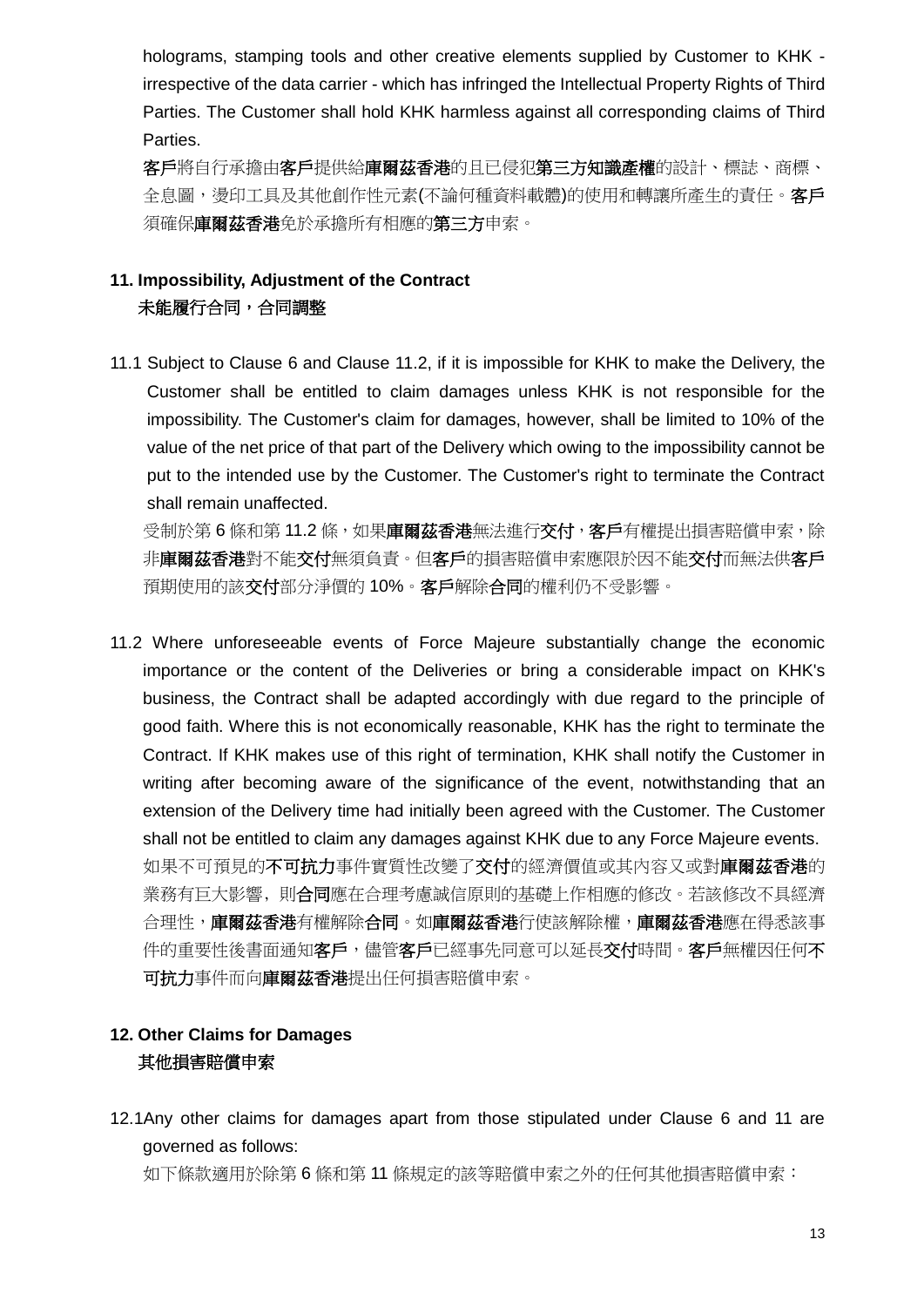- 12.1.1 Any such other claims for damages of the Customer shall be excluded regardless of whether they are based on duties arising under the contractual relationship or tort. 不論是由合同約定的關係產生還是基於侵權法產生的義務,客戶的任何該等損害賠償 申索均應被排除。
- 12.1.2 KHK provides practical guidelines and advice in good faith without any liability to Customer. The Customer shall not be released from his obligation to examine the intended use of the foil at his sole responsibility. This shall apply even if KHK is aware of the Customer's application of use.

車爾茲香港系出於誠信提供應用指引和建議,並不對客戶承擔任何責任。客戶單獨負 責檢驗箔膜預定用途的義務不得被解除。即使**庫爾茲香港**知曉**客戶**的應用方法,本條款 仍適用。

- 12.1.3 KHK's liability for damages arising from the fundamental non-performance of contractual obligations of the Contract shall be limited to foreseeable damage normally covered by the Contract at the time of the conclusion of the Contract. 庫爾茲香港對於根本性違反合同義務而產生的損害賠償的責任應限於合同訂立時合同 通常涵蓋的可預見損失。
- 12.1.4 Notwithstanding any other provisions hereof to the contrary, loss of profits and the indirect and consequential losses of the Customer shall be excluded from the scope of KHK's liability and the aggregate liability for breach to be assumed by KHK hereunder, including but not limited to the compensation for loss and liquidated damages, shall be limited to a maximum amount equivalent to 10% of the net price of the foil under the relevant Contract.

無論本條款和條件項下有任何其他相反的規定,庫爾茲香港的責任範圍中應排除客戶 的利潤損失以及非直接和間接損失,且**庫爾茲香港**在本條款和條件項下就違約而承擔的 總責任,包括但不限於損失賠償和算定損害賠償,將不超過相當於相關**合同**項下箔膜淨 價的 10%。

- 12.2 Insofar as KHK's liability pursuant to this Clause 12 is excluded or restricted, this shall also apply to the personal liability of its employees, personnel, staff and other agents. 在庫爾茲香港的責任根據本第 12 條被排除或限制的範圍內,該排除或限制亦適用於其員 工、人員、僱員和其他代理人的個人責任。
- 12.3 To the extent that the Customer is entitled to claim for damages according to this Clause 12, these shall be raised within 6 months from the date of Delivery, and if the claim is not raised within such 6 months, it shall be deemed waived or foregone by the Customer. 在客戶根據本第 12 條有權提出損害賠償申索的情況下,該主張應在交付之日起 6 個月內被 提出。如果申索未在6個月內被提出,客戶將被視為放棄或摒棄該申索。
- 12.4 The limitation of KHK`s liability under this Clause 12 shall not apply in cases of bodily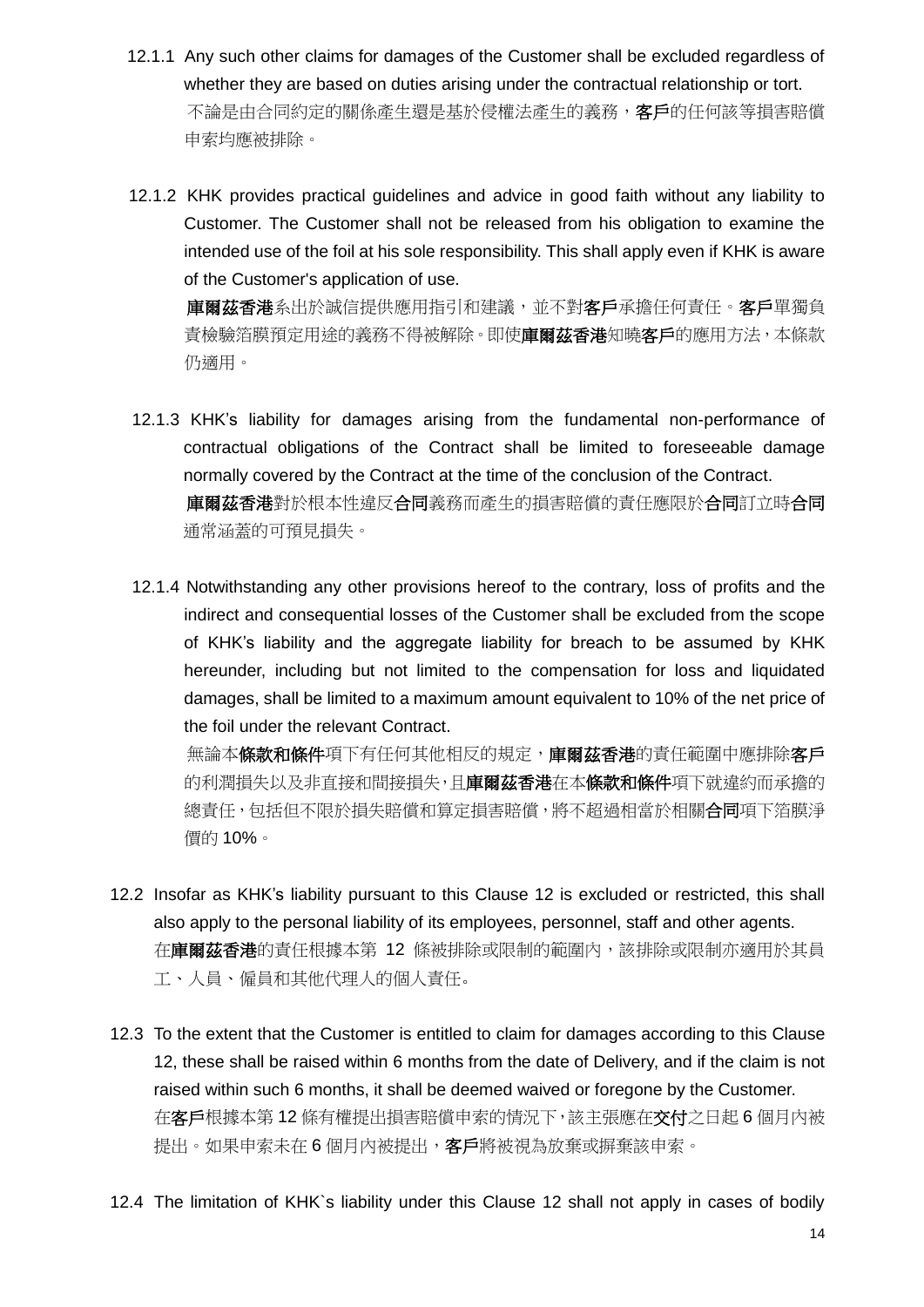injury or death, wilful misconduct or gross negligence where liability is mandatory. 本第 12 條項下庫爾茲香港的責任限制不適用於造成人身傷害或死亡、故意不當行為或嚴重 疏忽的其責任為強制性的情況。

### **13. Confidentiality** 保密

13.1 A party shall not without the written consent of the other party pass the other party's documents, knowledge and information, tools, molds, samples, models, profiles, drawings, data standard sheets, manuscripts and other technical documentation irrespective of the data medium - ("Confidential Information") to Third Parties or use such Information for purposes other than for the purposes of the Contract. This shall not apply to Confidential Information which at the time of receipt (i) are generally known or were already known by the public or the receiving party without being obliged to maintain the duty of confidentiality, (ii) were transferred by a Third Party or (iii) were developed by the receiving party without breaching the confidentiality obligations hereunder.

一方不應在沒有取得另外一方的書面同意前將另一方的文件、知識和資訊、工具、模具、 樣品、模型、檔案、圖紙、資料標準圖表、手稿和其他技術文件(不論以任何資料媒介) (**"**保 密信息**"**) 傳遞給第三方或為非合同目的使用該保密信息。本條款不適用於在接收該保密信 息時(i)已被普遍知曉或已被眾所周知或之前已為沒有保密義務的接受方所知(ii)被第三 方轉移或(iii)之前在不違反本條款和條件項下保密義務的前提下已由接收方進行開發的保 密信息。

13.2 Confidential Information and all copies thereof held by the Customer shall be returned to KHK without delay if a Contract is not awarded. The Customer is not entitled to a right of retention to such Confidential Information and any copies thereof. 如果合同並沒有批予客戶,客戶須將其持有的保密信息及所有有關複製品毫不遲延地歸還

给庫爾茲香港。客戶對該等保密信息及保密信息的任何複製品不享有留置權。

### **14. Dispute Resolution and Applicable Law**

#### 爭議解決及適用法律

Any dispute, controversy or claim arising out of or relating to these T&C or any Contract, or the breach, termination or invalidity thereof, shall be settled by arbitration in Hong Kong under the UNCITRAL Arbitration Rules in accordance with the Procedures for the Administration of International Arbitration of the Hong Kong International Arbitration Center ("HKIAC") in force at the date when the notice of arbitration is submitted in accordance with these Rules. The number of arbitrators shall be three. The arbitration shall be held in the English language. The place of arbitration shall be in the Hong Kong Special Administrative Region at the HKIAC, unless the parties agree otherwise. The arbitration award shall be final, binding on the parties and not subject to any appeals, and shall deal with the matter of costs for arbitration and all matters related thereto.

任何由本條款和條件或任何合同、或違反合同或條款和條件、或解除合同或條款和條件、或